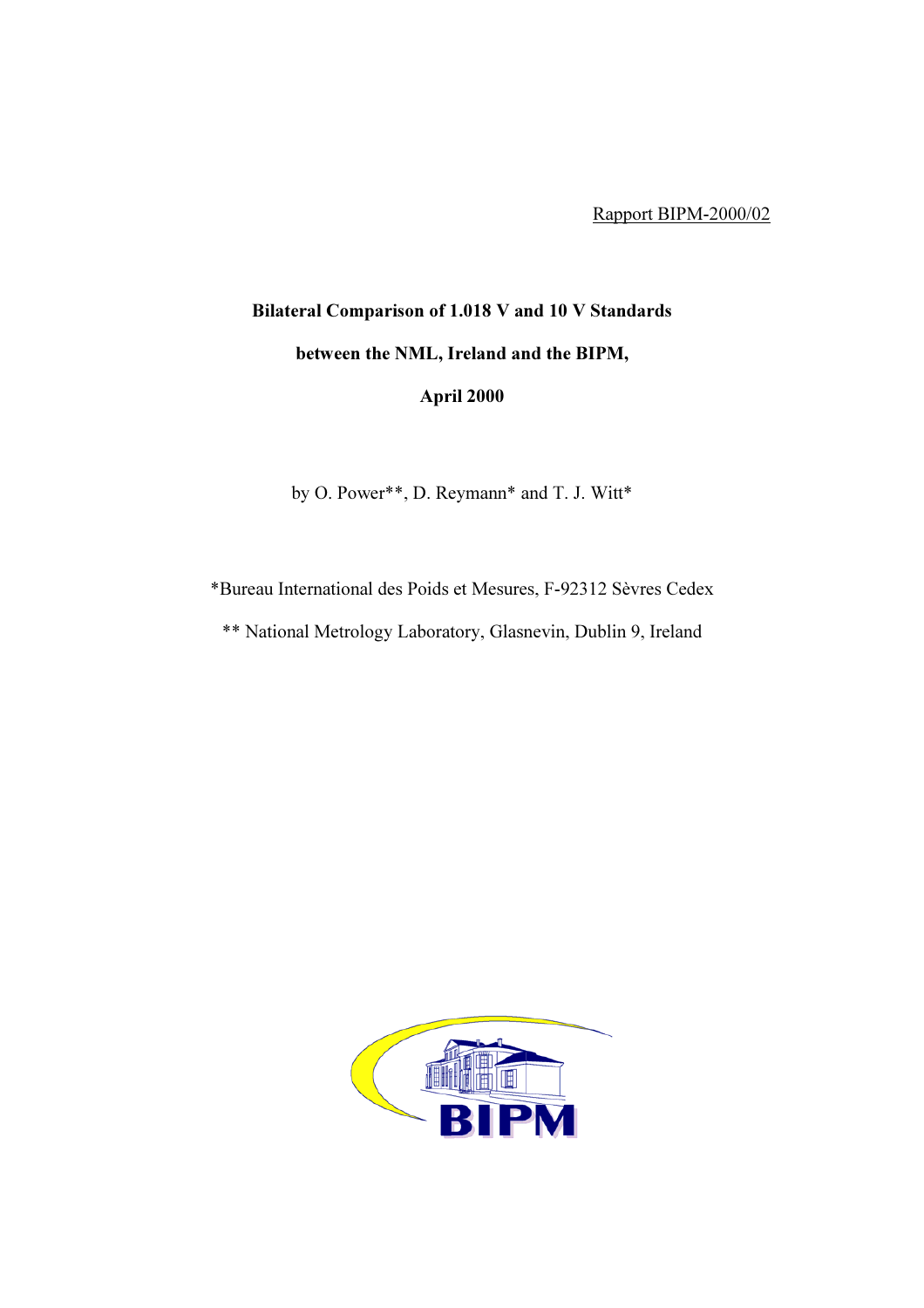## Bilateral Comparison of 1.018 V and 10 V Standards between the NML, Ireland and the BIPM, April 2000

by O. Power\*\*, D. Reymann\* and T. J. Witt\* \*Bureau International des Poids et Mesures, F-92312 Sèvres Cedex \*\* National Metrology Laboratory, Glasnevin, Dublin 9, Ireland

A comparison of the 1.018 V and 10 V voltage reference standards of the BIPM and the National Metrology Laboratory, (NML), Dublin, Ireland, was carried out in April 2000. Two BIPM 732B Zener diode-based travelling standards, BIPM7 and BIPM8, were transported by freight. The NML measurements were carried out at 10 V by comparison with the mean of the NML voltage standard. A precision potentiometer was then used to scale between 10 V and 1.018 V to measure the 1.018 V outputs of the Zeners in terms of a 10 V reference standard. The BIPM measurements of the travelling standards were carried out by direct comparison to the Josephson effect standard or (1) at 10 V by dividing the 10 V outputs to 1.018 V by means of a resistive divider and comparing the divided voltages to the electromotive force of a standard cell, and (2) at 1.018 V by direct comparison to the electromotive force of a standard cell using a potentiometer. Results of all measurements were corrected for the dependence of the output voltage on ambient temperature and pressure.

Figures 1 and 2 show the measured values obtained for the two standards by the two laboratories. The BIPM values and uncertainties, and those of the NML are calculated for the reference date from linear least-squares fits.

Table 1 lists the results of the 1.018 V comparison and the component uncertainty contributions for the comparison NML/BIPM. Experience has shown that flicker or 1/f noise dominates the stability characteristics of Zener-diode standards and it is not appropriate to use the standard deviation of the mean to characterize the dispersion of measured values. For the present standards, the relative value of the flicker floor voltage is about 1 part in  $10^8$ .

Table 2 lists the same information for the 10 V comparison.

In estimating the uncertainty we have calculated the *a priori* uncertainty based on all known sources except that associated with the stability of the standards when transported. We compare this with the *a posteriori* uncertainty estimated by the standard deviation of the mean of the results from the two travelling standards. With only two travelling standards, the uncertainty of the standard deviation of the mean is comparable to the value of the standard deviation of the mean itself. If the a posteriori uncertainty is significantly different from the a priori uncertainty, we assume that a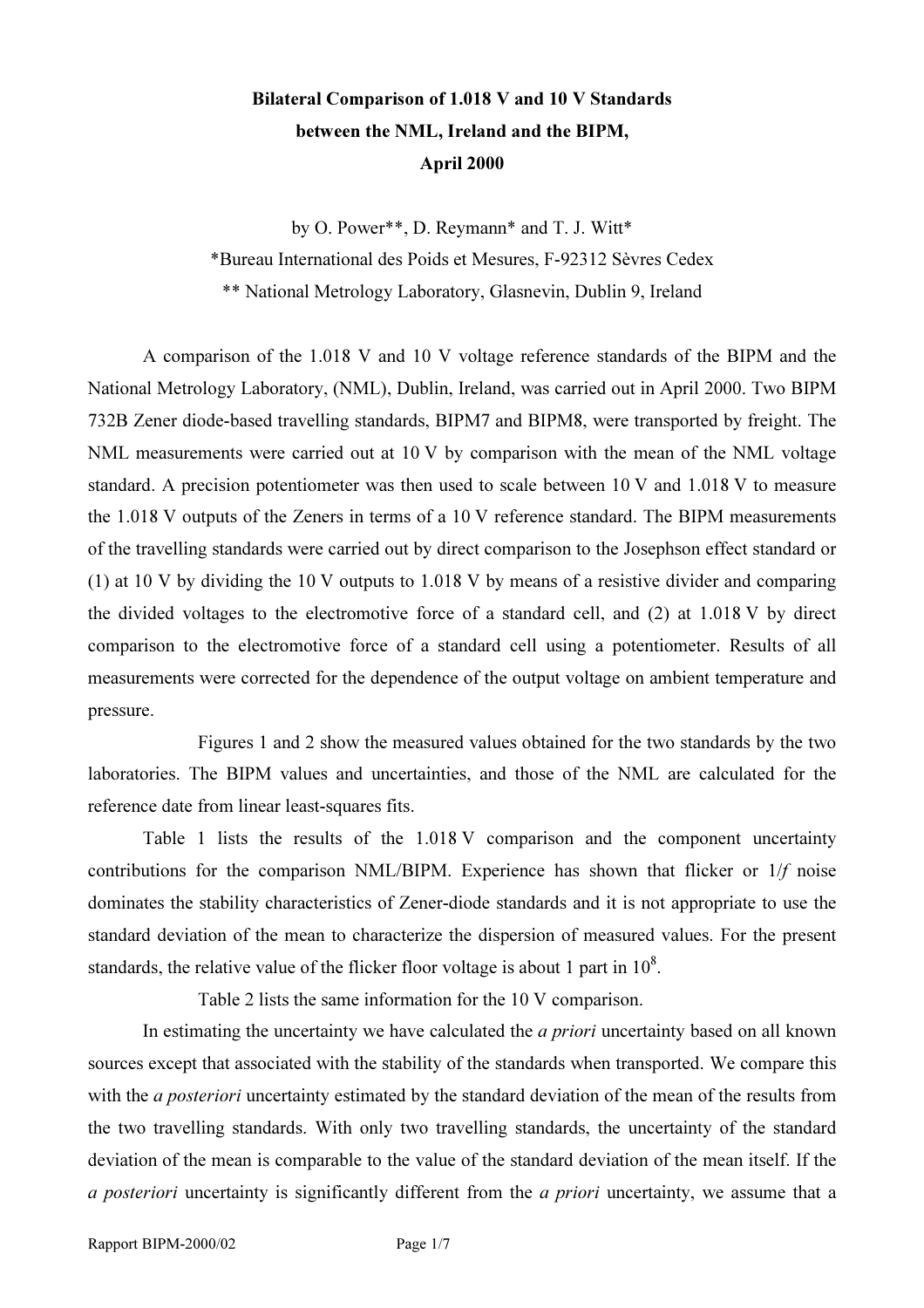standard has changed in an unusual way and we use the larger of these two estimates in calculating the final uncertainty.

In tables 1 and 2, the following elements are listed:

(1) the predicted value  $U<sub>NML</sub>$  of each Zener, computed using a linear least squares fit to all of the data from the NML and referenced to the mean date of the NML's measurements;

(2) the type-A uncertainty due to the instability of the Zener, computed as the standard uncertainty of the predicted value from the linear drift model, or an estimate of the 1/f noise voltage level;

(3) the uncertainty component due to the measuring equipment of the NML. This uncertainty is completely correlated between the different Zeners used for a comparison;

(4-6) the corresponding quantities for the BIPM;

(7) the uncertainty due to the combined effects of the uncertainties of the pressure and temperature coefficients and to the difference of the mean pressures and temperatures in the participating laboratories; although the same equipment is used to measure the coefficients for all Zeners, the uncertainty is dominated by the type-A uncertainty of each Zener, so that the final uncertainty can be considered as uncorrelated among the different Zeners used in a comparison;

(8) the difference ( $U_{\text{NML}} - U_{\text{BIPM}}$ ) for each Zener, and (9) the uncorrelated part of the uncertainty;

(10) the result of the comparison which is the weighted mean of the differences of the calibration results for the different standards as Zener BIPM7 was unusually unstable during the NML measurements; the weight is proportional to the inverse of the square of the type-A uncertainty; the uncertainty of the transfer, estimated by two methods:

(11) the a-priori uncertainty, which is the standard deviation of the mean value of the results, from the different Zeners, counting only the uncorrelated uncertainties of the individual results;

(12) the a-posteriori uncertainty, which is the standard deviation of the mean of the different results;

(13) the correlated part of the uncertainty;

and

(14) the total uncertainty of the comparison, which is the root sum square of the correlated part of the uncertainty and of the larger of (11) and (12).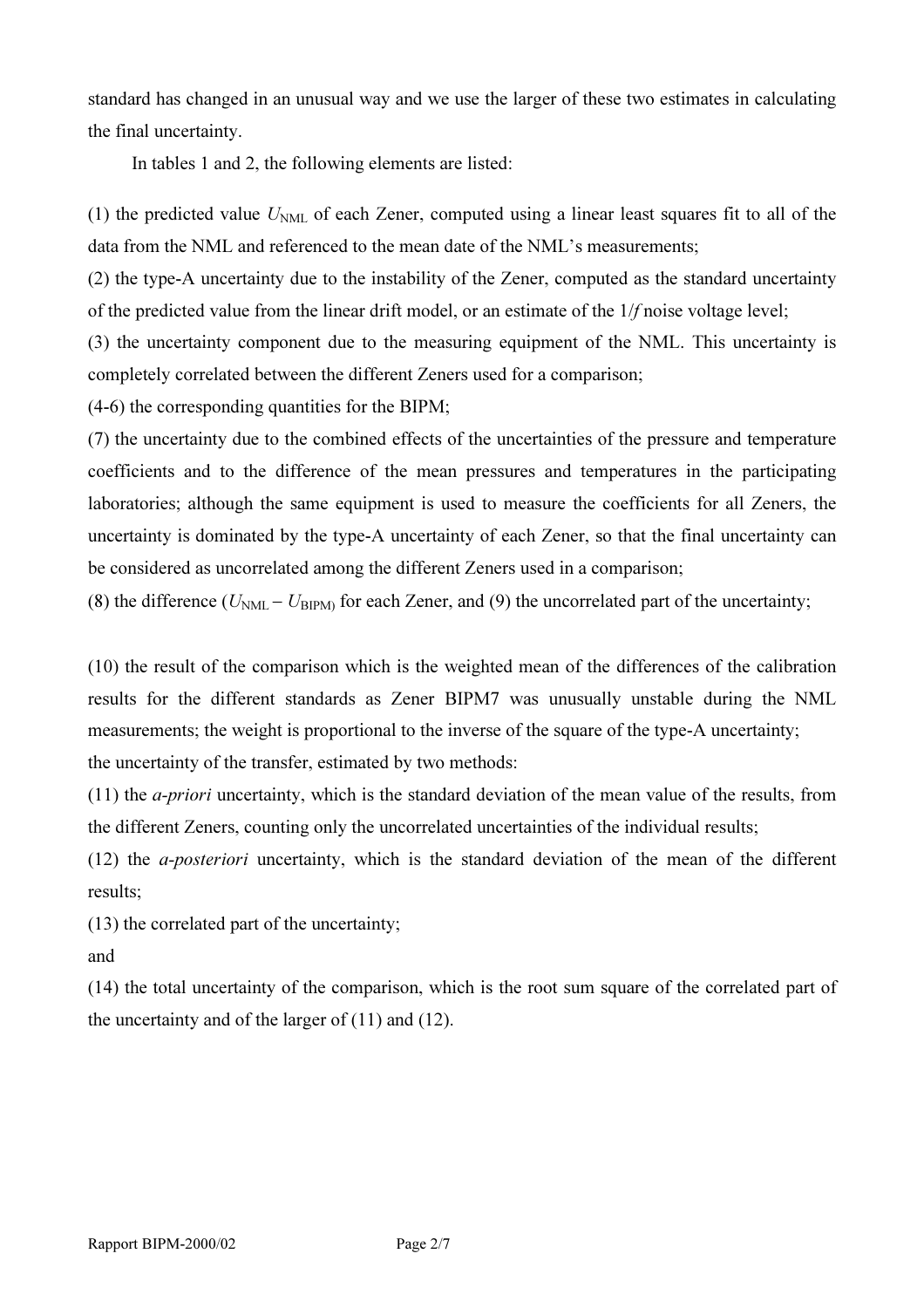Table 3 summarises the uncertainties due to the BIPM measuring equipment.

Table 4 lists the uncertainties of maintenance and measuring equipment at the NML.

The final results of the comparison are presented as the difference between the value assigned to a 1.018 V and a 10 V standard by each laboratory. The difference between the value assigned to a 1.018 V standard by the NML, at the NML,  $U<sub>NML</sub>$ , and that assigned by the BIPM, at the BIPM,  $U_{\text{BIPM}}$ , for the reference date is

$$
U_{\text{NML}} - U_{\text{BIPM}} = -0.15 \text{ }\mu\text{V}; \quad u_c = 0.46 \text{ }\mu\text{V on } 2000/04/19,
$$

and the difference between the value assigned to a 10 V standard by the NML, at the NML,  $U_{NML}$ , and that assigned by the BIPM, at the BIPM,  $U_{\text{BIPM}}$ , for the reference date is

$$
U_{\text{NML}} - U_{\text{BIPM}} = -1.7 \text{ }\mu\text{V};
$$
  $u_c = 2.4 \text{ }\mu\text{V on } 2000/04/11,$ 

where  $u_c$  is the combined type-A and type-B standard uncertainty from both laboratories.

This is a satisfactory result. The difference between the values assigned to the travelling standards by the two laboratories is less than the standard uncertainty associated with the difference.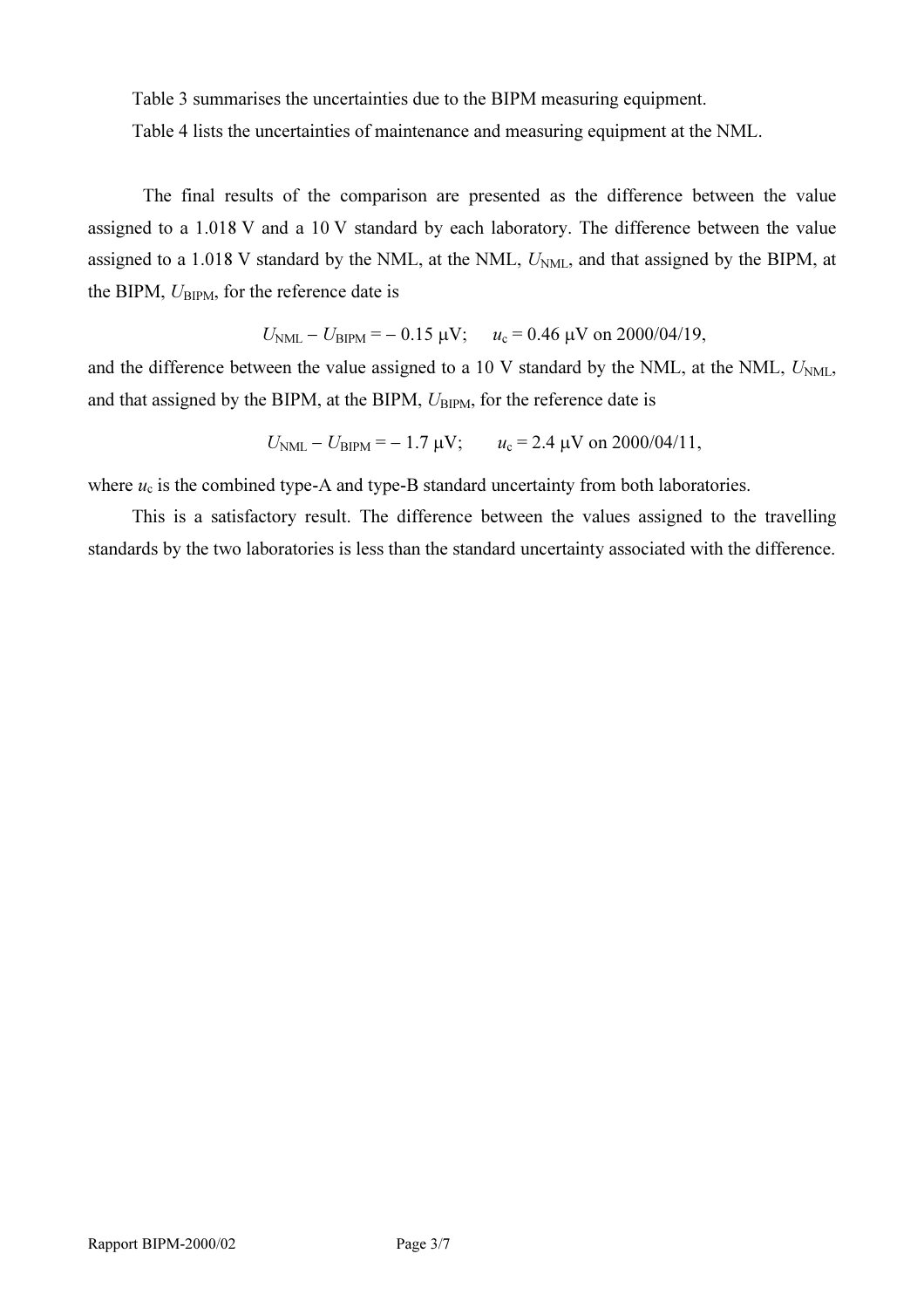

Figure 1. Voltage of BIPM7 vs time with linear least-squares fits (LSF) to the measurements of each laboratory



Figure 2. Voltage of BIPM8 vs time with linear least-squares fits (LSF) to the measurements of each laboratory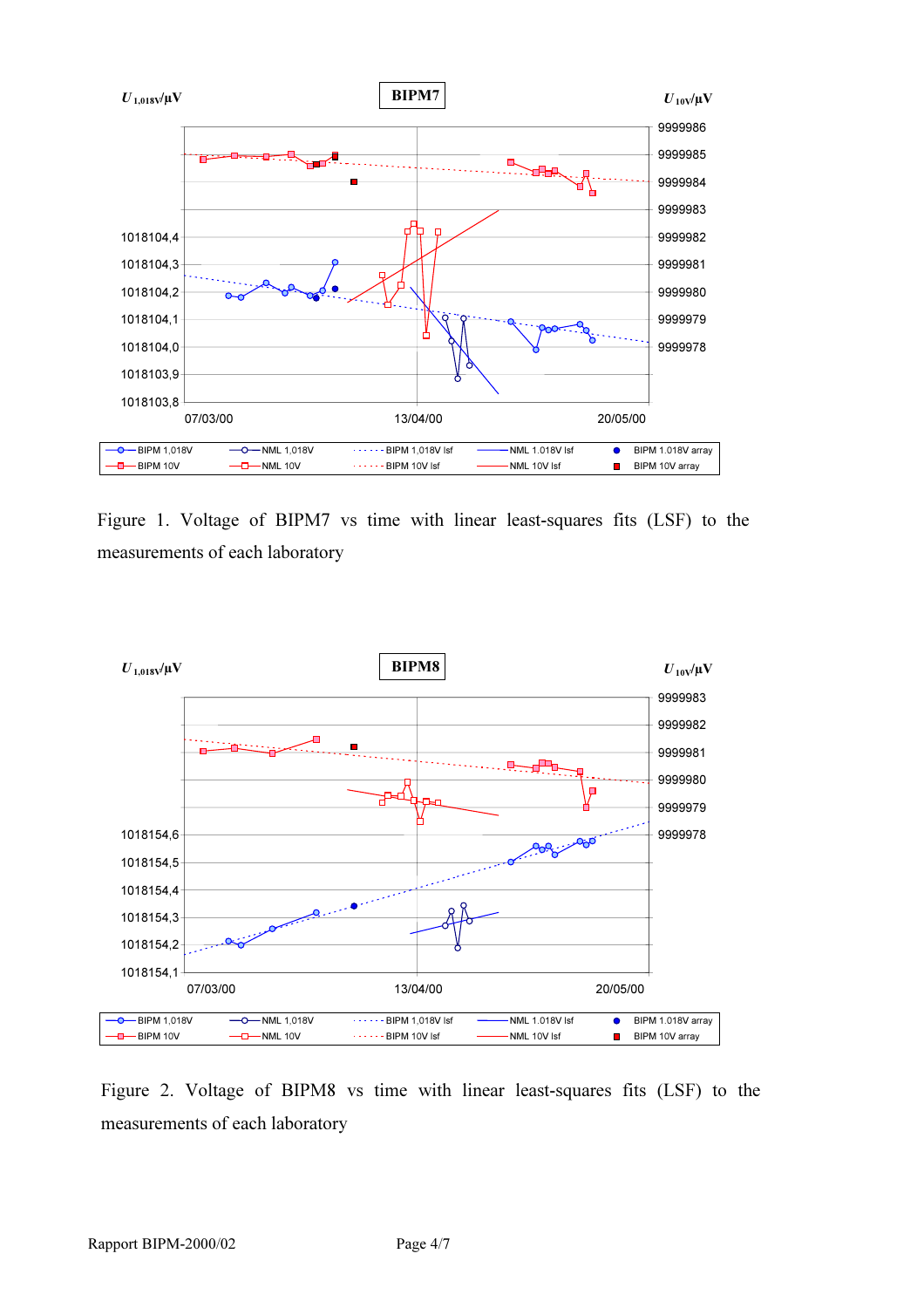Table 1. Results of the NML(Ireland)/BIPM bilateral comparison of 1.018 V standards using two Zener travelling standards: mean date 19 April 2000. Uncertainties are  $1-\sigma$  estimates. The uncorrelated uncertainty is  $w = [r^2 + t^2 + \nu^2]^{1/2}$ , the expected transfer uncertainty is  $x=[w_7^2+w_8^2]^{-1/2}$  and the correlated uncertainty is  $y=[s^2+w^2]^{1/2}$ .

|                |                                                              | BIPM7    | BIPM8    |              |
|----------------|--------------------------------------------------------------|----------|----------|--------------|
| 1              | NML (Ireland) $(U_Z - 1.018V)/\mu V$                         | 104.010  | 154.283  |              |
| $\overline{2}$ | type-A uncertainty/ $\mu$ V                                  | 0.047    | 0.031    | $\mathbf{r}$ |
| 3              | equipment uncertainty/ $\mu$ V                               |          | 0.46     |              |
| $\overline{4}$ | <b>BIPM</b><br>$(U_Z - 1.018V)/\mu V$                        | 104.117  | 154.448  |              |
| 5              | type-A uncertainty/ $\mu$ V                                  | 0.013    | 0.010    | t            |
| 6              | equipment uncertainty/ $\mu$ V                               | 0.010    |          | u            |
| 7              | Pressure and temperature<br>corrections uncertainty/ $\mu$ V | 0.026    | 0.013    | $\mathbf{V}$ |
| 8              | $(U_{Z>NML}-U_{ZBIPM})/\mu V$                                | $-0.107$ | $-0.166$ |              |
| 9              | uncorrelated uncertainty/ $\mu$ V                            | 0.055    | 0.035    | W            |
| 10             | $\langle U_{\rm NML} - U_{\rm BIPM} \rangle / \mu V$         |          | $-0.147$ |              |
| 11             | Expected transfer uncertainty/ $\mu$ V                       |          | 0.029    | $\mathbf x$  |
| 12             | $S_M$ of difference for 2 Zeners/ $\mu$ V                    |          | 0.027    |              |
| 13             | correlated uncertainty/ $\mu$ V                              | 0.46     |          | y            |
| 14             | comparison total uncertainty/ $\mu$ V                        | 0.46     |          |              |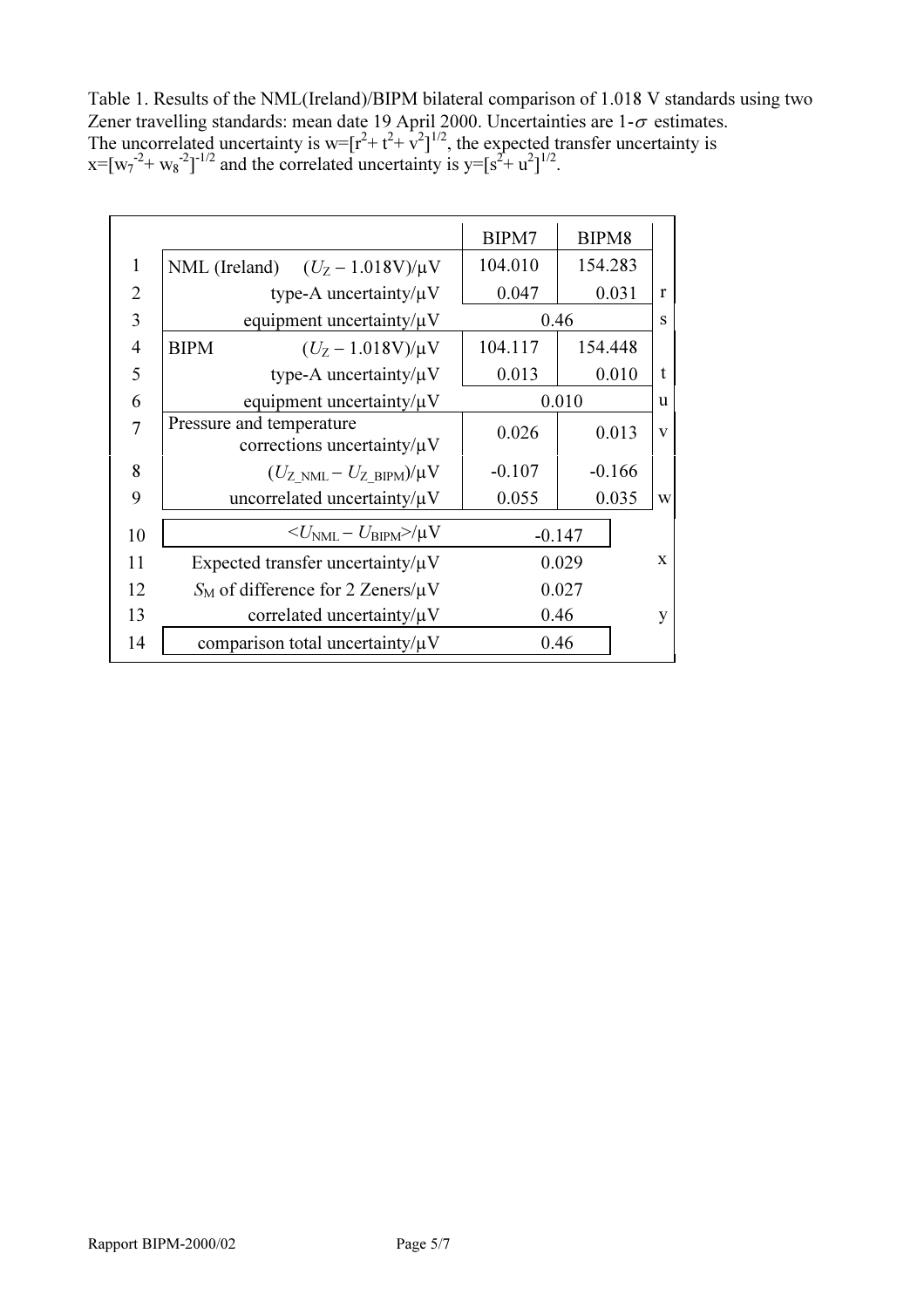Table 2. Results of the NML(Ireland)/BIPM bilateral comparison of 10 V standards using two Zener travelling standards: mean date 11 April 2000. Uncertainties are  $1-\sigma$  estimates. The uncorrelated uncertainty is  $w = [r^2 + t^2 + \nu^2]^{1/2}$ , the expected transfer uncertainty is  $x=[w_7^2+w_8^2]^{-1/2}$  and the correlated uncertainty is  $y=[s^2+w^2]^{1/2}$ .

|                |                                                              | BIPM7    | BIPM8    |              |
|----------------|--------------------------------------------------------------|----------|----------|--------------|
| $\mathbf{1}$   | NML (Ireland)<br>$(U_Z - 10V)/\mu V$                         | $-19.01$ | $-20.74$ |              |
| $\overline{2}$ | type-A uncertainty/ $\mu$ V                                  | 0.56     | 0.14     | r            |
| 3              | equipment uncertainty/ $\mu$ V                               | 2.30     |          | S            |
| $\overline{4}$ | <b>BIPM</b><br>$(U_{Z} - 10V)/\mu V$                         | $-15.46$ | $-19.29$ |              |
| 5              | type-A uncertainty/ $\mu$ V                                  | 0.10     | 0.13     | t            |
| 6              | equipment uncertainty/ $\mu$ V                               | 0.10     |          | u            |
| 7              | pressure and temperature<br>corrections uncertainty/ $\mu$ V | 0.13     | 0.24     | V            |
| 8              | $(U_{Z>NML}-U_{Z-BIPM})/\mu V$                               | $-3.54$  | $-1.44$  |              |
| 9              | uncorrelated uncertainty/ $\mu$ V                            | 0.58     | 0.31     | W            |
| 10             | $\langle U_{\rm NML} - U_{\rm RIPM} \rangle / \mu V$         | $-1.67$  |          |              |
| 11             | expected transfer uncertainty/ $\mu$ V                       | 0.27     |          | $\mathbf{x}$ |
| 12             | $s_M$ of difference for 2 Zeners/ $\mu$ V                    | 0.65     |          |              |
| 13             | correlated uncertainty/ $\mu$ V                              | 2.30     |          | V            |
| 14             | comparison total uncertainty/ $\mu$ V                        |          | 2.39     |              |
|                |                                                              |          |          |              |